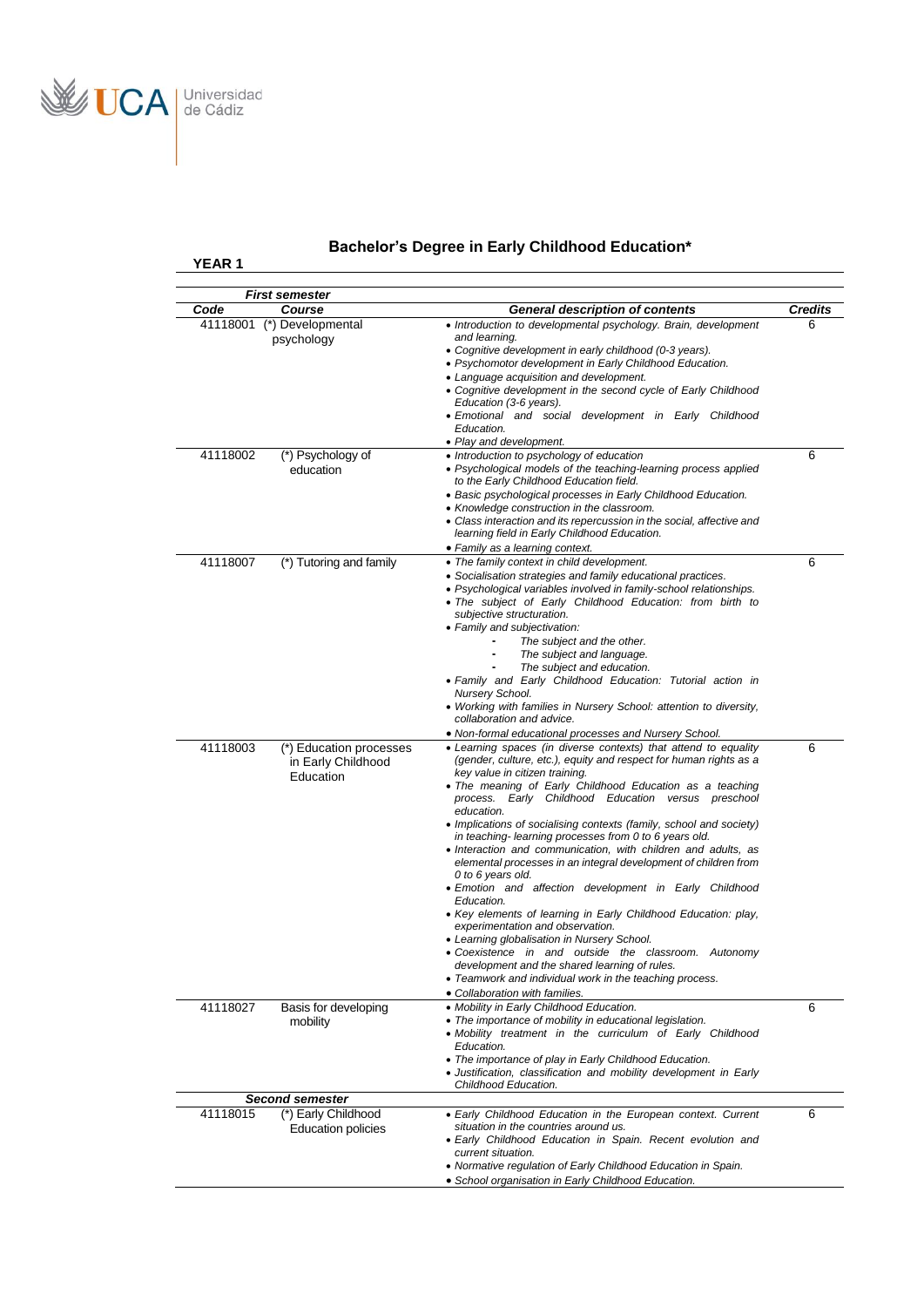

| 41118006 | (*) Sociology of education                       | • Current debates in school and family education.<br>• The role of the media: acceleration and communication. Social<br>changes, technological revolution and changes in teaching.<br>• Social fractures: genre, intergenerational mobility, multicultural-<br>intercultural society. Economy and Development.<br>· Family, types of societies and changes throughout history.<br>Lifestyles and education in families.                                                                                                                                                                                                                                                                                                                                                          | 6 |
|----------|--------------------------------------------------|----------------------------------------------------------------------------------------------------------------------------------------------------------------------------------------------------------------------------------------------------------------------------------------------------------------------------------------------------------------------------------------------------------------------------------------------------------------------------------------------------------------------------------------------------------------------------------------------------------------------------------------------------------------------------------------------------------------------------------------------------------------------------------|---|
| 41118008 | (*) Family cooperation in<br>education processes | • The 0-to-6-year-old child in Nursery School.<br>• Family and Nursery School.<br>• Incorporation to Nursery School: initial interview and adaptation<br>period.<br>• Families and attention to diversity in Nursery School.<br>• Family relationships in Early Childhood Education: tutoring,<br>evaluation and collaboration.<br>• Family participation in Early Childhood Education.                                                                                                                                                                                                                                                                                                                                                                                          | 6 |
| 41118014 | (*) Systemic observation<br>and context analysis | • The formative character of the educational evaluation.<br>• Observational methodology.<br>• Observation techniques, recording and educational research.<br>• Systematic observation as a resource to reflect on teaching and<br><i>improve school practices.</i><br>• Spontaneous observation and systematic observation in the<br>Early Childhood Education classroom.<br>• Data analysis and report writing.<br>• Information technologies, documentation and audiovisuals as<br>observational resources.<br>• Results dissemination: educational research.                                                                                                                                                                                                                  | 6 |
| 41118026 | Plastic expression                               | · Children's plastic expression. General characteristics and<br>analysis methods in children's drawings.<br>• General objectives of artistic and visual education in Early<br>Childhood Education. Plastic fundamentals of the curriculum at<br>this stage.<br>• Basic elements of image and plastic creation.<br>• Materials and basic techniques for plastic expression in Early<br>Childhood Education.<br>• Pedagogical resources of visual education and teaching<br>methodology in Early Childhood Education. Games based on<br>artistic creation. Motivation development methods and visual<br>creativity on children.<br>• Contemporary art in Early Childhood Education.<br>• Audiovisual languages and their educational implications in<br>Early Childhood Education. | 6 |

### **YEAR 2**

|          | <b>Third semester</b>                                         |                                                                                                                                                                                                                                                                                                                                                                                                                                                                                                                                                                                                                                                                                                                                                                                   |   |
|----------|---------------------------------------------------------------|-----------------------------------------------------------------------------------------------------------------------------------------------------------------------------------------------------------------------------------------------------------------------------------------------------------------------------------------------------------------------------------------------------------------------------------------------------------------------------------------------------------------------------------------------------------------------------------------------------------------------------------------------------------------------------------------------------------------------------------------------------------------------------------|---|
| 41118005 | (*) Attention to diversity in<br>Early Childhood<br>Education | • Attention to diversity fundamentals.<br>• Origin and nature of differences and Nursery School.<br>• Learning barriers, communication, participation and play in<br>Early Childhood Education. Its identification at the micro level<br>(school and classroom) and macro level (the education<br>system).<br>• Curriculum, diversity and educational needs.<br>• Actions and strategies to attend diversity in Early Childhood<br>Education                                                                                                                                                                                                                                                                                                                                      | 6 |
| 41118011 | Didactics in Early<br>Childhood Education                     | • Play as a teaching principle. The teaching potential of<br>children's play.<br>• Activity as a teaching principle. Acting with sense and<br>scaffolding as methodological strategies.<br>· Globalisation as a teaching principle. Everyday life as a<br>reference for education proposals.<br>• Rules and limits acceptance. How authority is established.<br>• Selection and organisation of classroom activities. Types of<br>activities<br>• Groups in the classroom. Space and time organisation. The<br>classroom in the 0-3 cycle and in the 3-6 cycle.<br>• Criteria for selecting materials and teaching resources. The<br>card systems, characteristics and limitations.<br>• Children's assessment and educational action. For what,<br>what, how and when to assess. | 6 |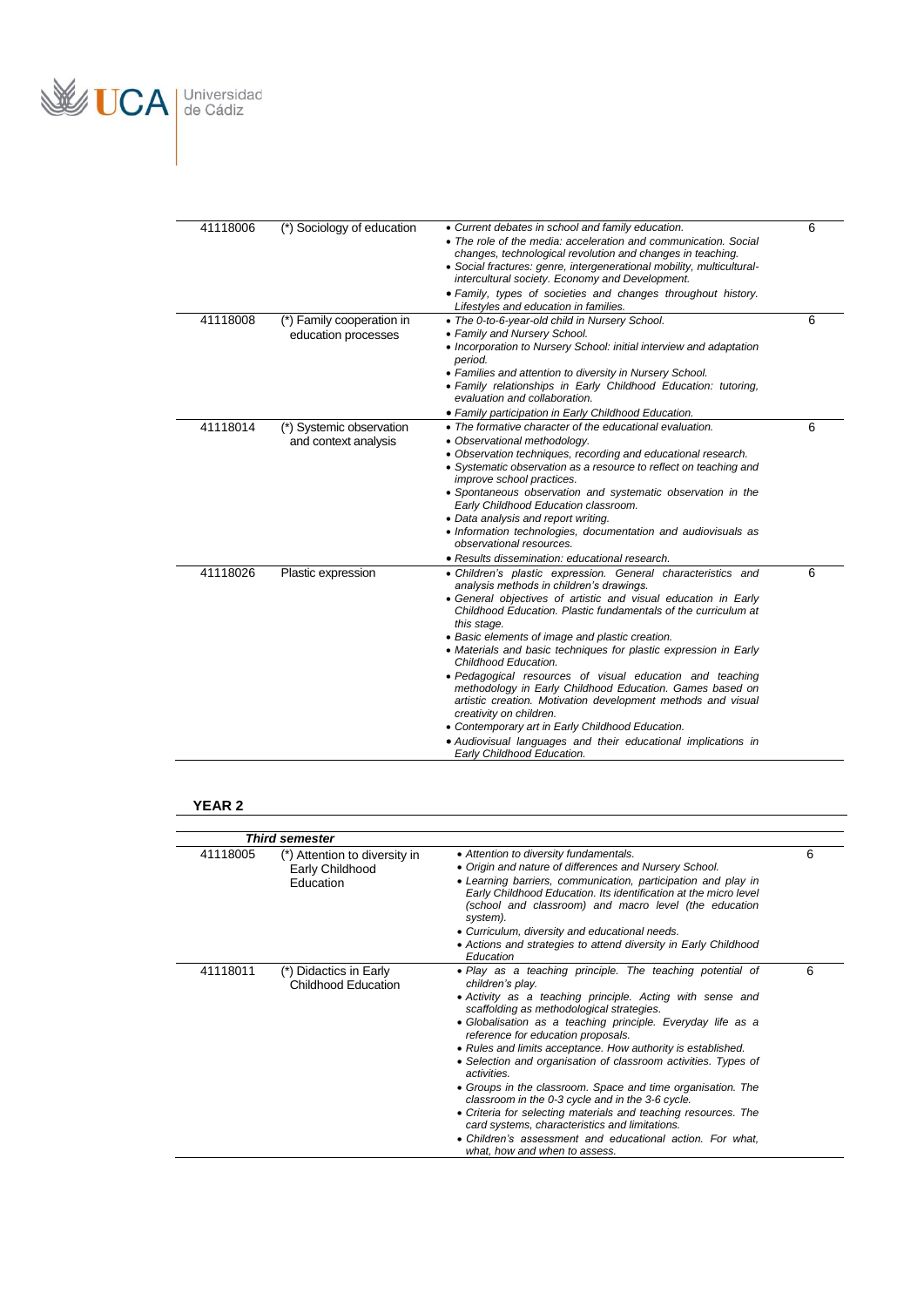

| 41118016 | (*) The education project in                             | • The meaning of innovation in teaching.                                                                                                                           | $\overline{6}$ |
|----------|----------------------------------------------------------|--------------------------------------------------------------------------------------------------------------------------------------------------------------------|----------------|
|          | Early Childhood Education<br>1                           | • Teacher's research as a tool for improving school practices.<br>• The New School movement as a start for innovative<br>experiences in Early Childhood Education. |                |
|          |                                                          | • The approaches of Reggio Emilia school as a reflection of the                                                                                                    |                |
|          |                                                          | most coherent and comprehensive thinking on Early<br>Childhood Education of the 20 <sup>th</sup> century.                                                          |                |
|          |                                                          | • Reggio schools as settings for children to grow, enjoy and                                                                                                       |                |
|          |                                                          | build their culture.<br>• International repercussion of the Reggio Emilia movement.                                                                                |                |
|          |                                                          | • Innovative experiences in Spain: the municipal nursery school<br>of Berriozar (Navarra), the municipal nursery schools of                                        |                |
|          |                                                          | Granada, the work of Carmen Díez Navarro                                                                                                                           |                |
| 41118020 | Mathematic knowledge in<br>Early Childhood Education     | • Fundamentals of Mathematic teaching in Teacher Training.<br>• The new mathematics syllabus: Mathematical competences.                                            | 6              |
|          |                                                          | The curriculum of Early Childhood Education.                                                                                                                       |                |
|          |                                                          | • Mathematical knowledge and its syllabus organisation.<br>• Mathematical thinking initiation in Early Childhood Education.                                        |                |
|          |                                                          | • Introduction to the notion of number and to elementary                                                                                                           |                |
|          |                                                          | arithmetic operations.<br>• Building and organising spatial and geometrical relationships.                                                                         |                |
|          |                                                          | • Genesis of magnitudes and their measurement and                                                                                                                  |                |
|          |                                                          | phenomenology.<br>• Introduction to probabilistic intuition.                                                                                                       |                |
| 41118022 | Didactics for oral                                       | • Oral language in the Early Childhood Education curriculum.<br>• Language acquisition and development.                                                            | 6              |
|          | communication skills<br>development                      | • Oral communication skills.                                                                                                                                       |                |
|          |                                                          | • Grammar competence in Early Childhood Education<br>• Language varieties.                                                                                         |                |
|          |                                                          | • Non-verbal communication.                                                                                                                                        |                |
|          |                                                          | · Introduction to a foreign language in Early Childhood<br>Education.                                                                                              |                |
|          | <b>Fourth semester</b>                                   |                                                                                                                                                                    |                |
| 41118004 | (*) Learning disabilities and<br>developmental disorders | • Introduction to learning disorders and educational needs.<br>· Difficulties in oral language development and related                                             | 6              |
|          |                                                          | educational needs.                                                                                                                                                 |                |
|          |                                                          | • Specific learning difficulties in reading and related educational<br>needs.                                                                                      |                |
|          |                                                          | • Specific learning difficulties in writing and related educational<br>needs.                                                                                      |                |
|          |                                                          | • Specific learning difficulties in mathematics and related                                                                                                        |                |
|          |                                                          | educational needs.<br>• Attention deficit hyperactivity disorder (ADHD) and learning                                                                               |                |
|          |                                                          | difficulties. Educational needs related to ADHD.                                                                                                                   |                |
|          |                                                          | • Specific difficulties and educational needs arising from<br>developmental disorders.                                                                             |                |
| 41118012 | (*) School and classroom                                 | • Family facing learning difficulties.<br>. The Nursery School functions and its relation with the                                                                 | 6              |
|          | organisation in Early                                    | environment. The educational meaning of Nursery School.                                                                                                            |                |
|          | <b>Childhood Education</b>                               | • Curriculum and school. School culture and innovation in Early<br><b>Childhood Education</b>                                                                      |                |
|          |                                                          | • Teamwork: the collective project at school.                                                                                                                      |                |
|          |                                                          | • Organisational aspects of nursery schools. Education agents,<br>roles and functions.                                                                             |                |
|          |                                                          | • The organisation of spaces, activities, materials and time. The<br>meaning of conceiving the environment in the 0-3 cycle and                                    |                |
|          |                                                          | the 3-6 cycle.                                                                                                                                                     |                |
|          |                                                          | • Play and play spaces in Nursery School. Repercussions on<br>organisational dynamics.                                                                             |                |
|          |                                                          | • Getting out of school: a learning resource. Purposes, planning                                                                                                   |                |
|          |                                                          | and assessment.<br>• Curriculum organisation. Planning and organising activities                                                                                   |                |
| 41118013 | (*) The teacher in Early                                 | and work situations in the 0-3 cycle and the 3-6 cycle.<br>• Teacher's role in Early Childhood Education. The teacher in                                           | 6              |
|          | <b>Childhood Education</b>                               | the 0-3 cycle and the 3-6 cycle.                                                                                                                                   |                |
|          |                                                          | • Training the Early Childhood Education teacher. Professional<br>knowledge.                                                                                       |                |
|          |                                                          | • Teacher's role as an affective reference and as a socialisation                                                                                                  |                |
|          |                                                          | agent.<br>• Attitudes and mood in the classroom.                                                                                                                   |                |
|          |                                                          | • Interactive teacher-student relations. The communicative<br>style.                                                                                               |                |
|          |                                                          | • Coordination and management of the group-class.                                                                                                                  |                |
|          |                                                          | • Different teacher profiles: managerial and inclusive.                                                                                                            |                |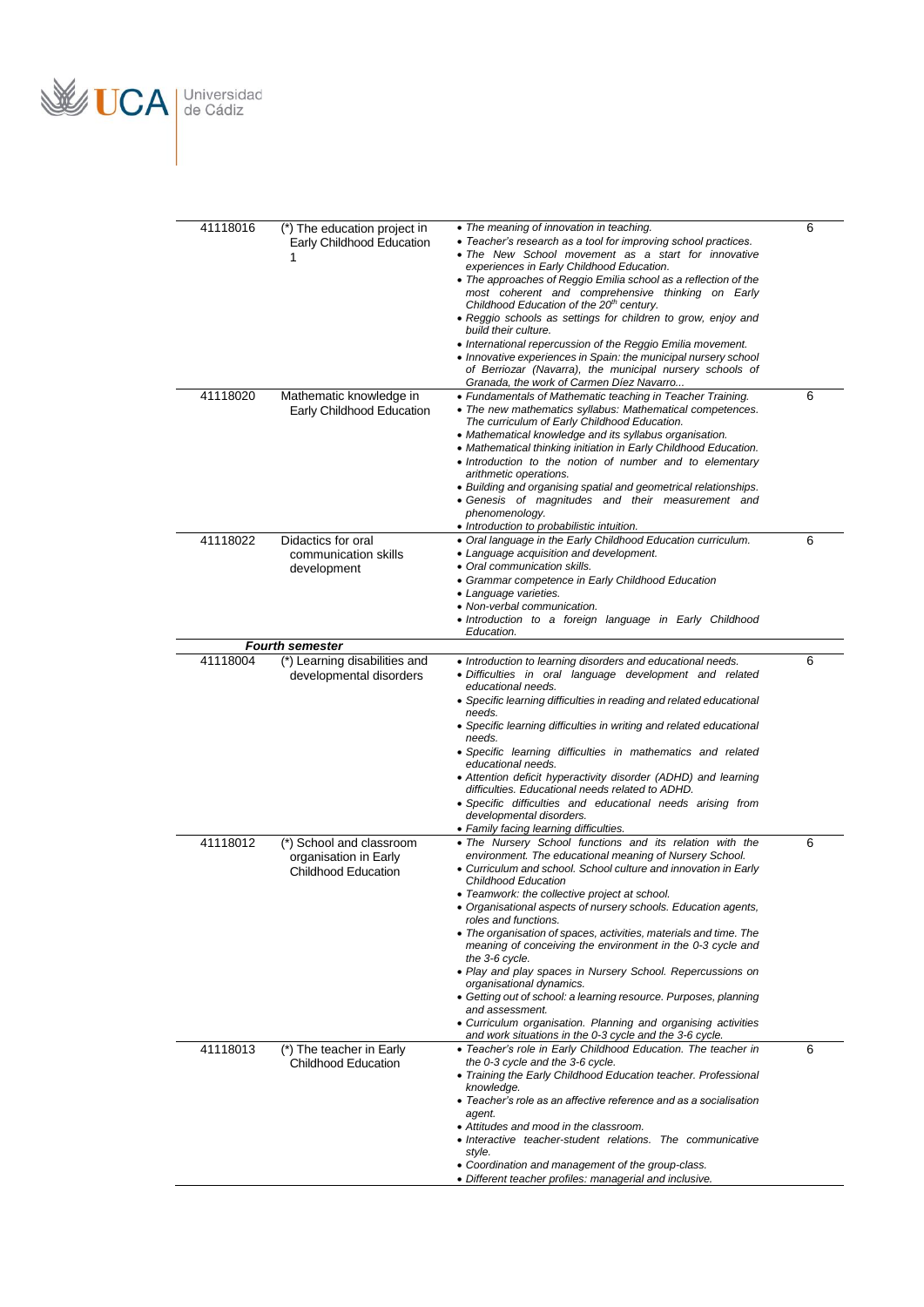

| 41118017 | (*) The education project in<br>Early Childhood Education<br>2 | • The meaning of the education project.<br>• The education project and schools' pedagogical autonomy.<br>Legislative regulation.<br>• Levels of concreteness of the curriculum. Curriculum as<br>research.<br>• Early Childhood Education curriculum in Andalusia.<br>· School diversity and school culture diversity in Early<br>Childhood Education. Operating models.<br>• Specific regulations for schools teaching the 0-3 cycle in<br>Andalusia.<br>• The agents involved in the elaboration of the education<br>project. The role of families.<br>• The content of school projects. Elements composing them.<br>• Official and real view of education project.<br>• The education project and teamwork. Professional relations<br>and work environment.                                                                                                                                                                                                                                                                                                                                         | 6 |
|----------|----------------------------------------------------------------|--------------------------------------------------------------------------------------------------------------------------------------------------------------------------------------------------------------------------------------------------------------------------------------------------------------------------------------------------------------------------------------------------------------------------------------------------------------------------------------------------------------------------------------------------------------------------------------------------------------------------------------------------------------------------------------------------------------------------------------------------------------------------------------------------------------------------------------------------------------------------------------------------------------------------------------------------------------------------------------------------------------------------------------------------------------------------------------------------------|---|
| 41118025 | Musical expression                                             | • Sound and the constituents of music. Musical graphics and<br>pregraphy.<br>• Musical language teaching processes in Early Childhood<br>Education. Objectives, contents, methodology, teaching<br>resources and competences assessment in the music area in<br>the Early Childhood Education curriculum.<br>• The development of auditory perception.<br>• The voice in Early Childhood Education. Voice development<br>as a means of communication and as a musical expression<br>tool.<br>• Teaching movement as a means of musical expression.<br>Criteria for creating choreographies.<br>• Universal dance forms. Teaching-learning dance methods in<br>Early Childhood Education. Creative dance.<br>• Instrumental practice. Conventional and non-conventional<br>percussion instruments. Orff Instrumentarium.<br>$\bullet$ Research<br>theories<br>and<br>music<br>teaching-learning<br>methodologies in early childhood. Criteria for the design of<br>teaching materials and resources. Planning of lesson plans<br>and global teaching proposals adapted to Early Childhood<br>Education. | 6 |

## **YEAR 3**

|          | <b>Fifth semester</b>                                            |                                                                                                                                                                                                                                                                                                                                                                                                                                                                                                                                                                                                   |   |
|----------|------------------------------------------------------------------|---------------------------------------------------------------------------------------------------------------------------------------------------------------------------------------------------------------------------------------------------------------------------------------------------------------------------------------------------------------------------------------------------------------------------------------------------------------------------------------------------------------------------------------------------------------------------------------------------|---|
| 41118009 | Psychological fundamentals<br>of education needs in<br>childhood | • Educational needs and psychological foundations. Attention<br>in early childhood.<br>• Educational needs derived from sensory deficiency.<br>• Educational needs derived from motor deficiency.<br>• Educational needs derived from psychic deficiency.<br>• Other educational needs: sleep and eating disorders,<br>behavioural disorders, psychosis in children.                                                                                                                                                                                                                              | 6 |
| 41118018 | Natural environment<br>didactics                                 | • Aims and problems of science education in early childhood.<br>• The student's learning and its difficulties in Early Childhood<br>Education.<br>• History and nature of Science as a basis for teaching-learning<br>Sciences in Early Childhood Education.<br>• Major frameworks for didactic intervention in science<br>teaching.<br>• Strategies and resources for the science class in Early<br>Childhood Education.<br>• Assessment and its role in student learning.<br>• Curriculum analysis in Early Childhood Education.<br>• Didactic design in Early Childhood Education.             | 6 |
| 41118019 | Social sciences didactics                                        | • The environment and its concept. Educational value of the<br>study of the environment. Different systems that constitute the<br>environment. The progressive construction of the notion of<br>environment on students.<br>• The Area of Knowledge of the social and cultural environment<br>in the Early Childhood Education curriculum: objectives and<br>contents.<br>• Social groups. Coexistence with others. Life in society.<br>Evaluation and respect for the rules governing coexistence in<br>social groups where the child belongs.<br>• Home: rooms and functions. Household chores. | 6 |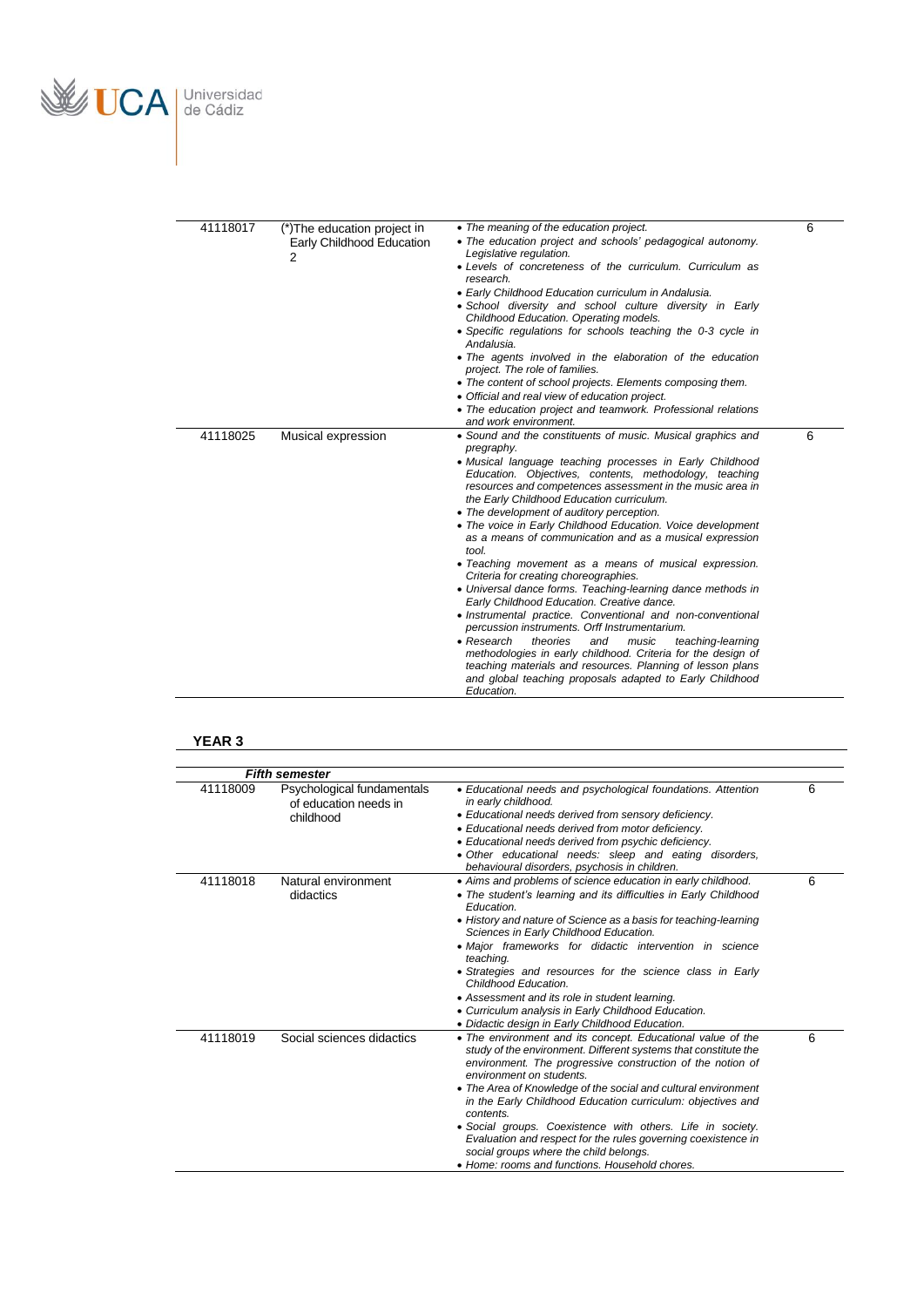

| 41118021 | Development of mathematic<br>knowledge in Early              | different landscapes: rural and urban.<br>• Human activity in the environment: functions, tasks and jobs.<br>• Services related to consumption.<br>• Resources for the knowledge of the social and cultural<br>environment, with special emphasis on information and<br>communication technologies.<br>• Social Sciences assessment in Early Childhood Education.<br>• Presentation and analysis of lesson plans' designs, interest<br>centres or projects.<br>• Mathematic learning and its difficulties.<br>• The role of the error in mathematic learning. | 6  |
|----------|--------------------------------------------------------------|---------------------------------------------------------------------------------------------------------------------------------------------------------------------------------------------------------------------------------------------------------------------------------------------------------------------------------------------------------------------------------------------------------------------------------------------------------------------------------------------------------------------------------------------------------------|----|
|          | Childhood Education                                          | • The teaching-learning process: organisation and sequencing.<br>• Didactic analysis in the teaching-learning situations.<br>• Materials and resources for teaching mathematics in Early<br>Childhood Education.<br>• Assessment in Mathematics.                                                                                                                                                                                                                                                                                                              |    |
| 41118023 | Didactics for writing<br>communication skills<br>development | . The verbal language in the Early Childhood Education<br>curriculum.<br>• Acquisition and development of the writing system.<br>• Written communication skills.<br>• Textual properties and writing processes.<br>• Orality and writing.<br>• Didactics of reading-writing.                                                                                                                                                                                                                                                                                  | 6  |
|          | <b>Sixth semester</b>                                        |                                                                                                                                                                                                                                                                                                                                                                                                                                                                                                                                                               |    |
| 41118    | Optional course 1                                            |                                                                                                                                                                                                                                                                                                                                                                                                                                                                                                                                                               | 6  |
| 41118    | Optional course 2                                            |                                                                                                                                                                                                                                                                                                                                                                                                                                                                                                                                                               | 6  |
| 41118028 | Practicum 1 (**)                                             | • School and classroom analysis: analysis and evaluation of its<br>organisation and performance.<br>• Curriculum and its planning.<br>• Teachers: roles, actions and socialisation process.<br>• Students and their role in learning.<br>• The curriculum as a development of educational intervention.<br>• Evaluation of educational processes.<br>• Tutorial action in the educational process.                                                                                                                                                            | 18 |

#### *\*\* This course (Practicum I) must be passed in order to enrol in Practicum II.*

## **YEAR 4**

|          | <b>Seventh semester</b>                                        |                                                                                                                                                                                                                                                                                                                                                                                                    |    |
|----------|----------------------------------------------------------------|----------------------------------------------------------------------------------------------------------------------------------------------------------------------------------------------------------------------------------------------------------------------------------------------------------------------------------------------------------------------------------------------------|----|
| 41118029 | Practicum <sub>2</sub>                                         | • School and classroom analysis: analysis and evaluation of its<br>organisation and performance.<br>• Curriculum and its planning.<br>· Teachers: roles, actions and socialisation process.<br>• Students and their role in learning.<br>• The curriculum as a development of educational intervention.<br>• Evaluation of educational processes.<br>• Tutorial action in the educational process. | 24 |
| 41118    | Optional course 3                                              |                                                                                                                                                                                                                                                                                                                                                                                                    | 6  |
|          | <b>Eighth semester</b>                                         |                                                                                                                                                                                                                                                                                                                                                                                                    |    |
| 41118010 | Pedagogical fundamentals<br>of education needs in<br>childhood | • Curriculum, diversity and educational needs.<br>• Resources for attending diversity in Early Childhood<br><b>Fducation</b><br>. Collaborative culture and attention to diversity in Early<br>Childhood Education: teachers, family, collaboration and<br>networks.<br>• Research and innovation in the attention to diversity.                                                                   | 6  |
| 41118024 | Children's literature and<br>reading promotion                 | • Delimitation of the concept of Children's Literature.<br>• The Children's Literature corpus and its usefulness.<br>• Children's Literature in the Early Childhood Education<br><i>curriculum</i><br>• The promotion of reading in Early Childhood Education.<br>• Children's Literature in the mother tonque.<br>• Children's Literature and multiculturalism.                                   | 6  |
| 41118    | Optional course 4                                              |                                                                                                                                                                                                                                                                                                                                                                                                    | 6  |
| 41118    | Optional course 5                                              |                                                                                                                                                                                                                                                                                                                                                                                                    | 6  |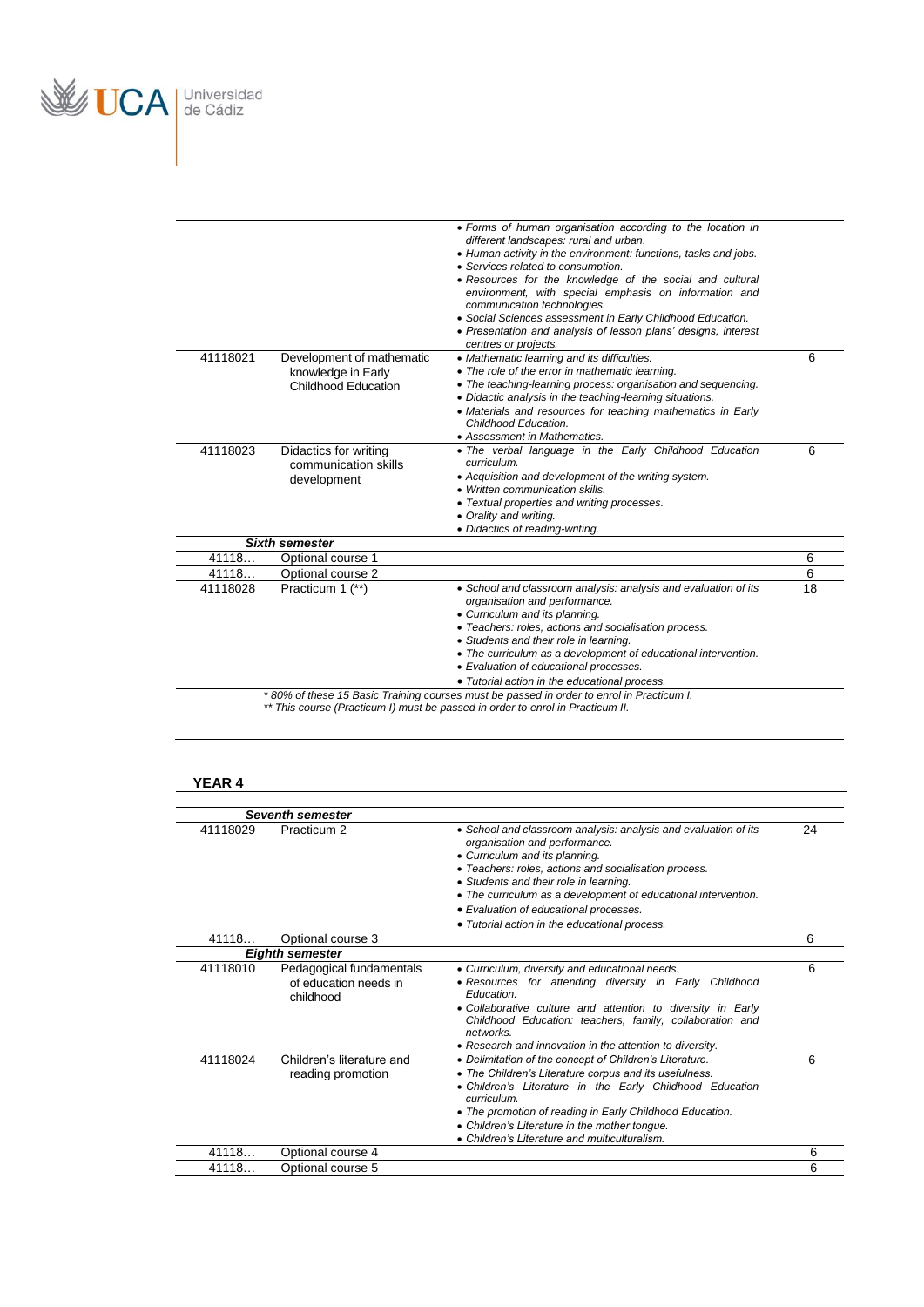

| 41118030<br>(*) Undergraduate<br>Dissertation | • Innovation and educational research.<br>• Education reports production.<br>• Objectives, contents and structure of the Undergraduate<br>Dissertation. | 6 |
|-----------------------------------------------|---------------------------------------------------------------------------------------------------------------------------------------------------------|---|
|                                               | • Guidance for the presentation and defence of the<br>Undergraduate Dissertation.                                                                       |   |
|                                               | * In order to enrol in this course (Undergraduate Dissertation) all of the non-optional courses of the first three years<br>must be passed.             |   |
|                                               |                                                                                                                                                         |   |

**Specialisation Credits**

*Inclusive policies and inclusive education models.*

*Assessing the relations among equals.*

*implications when teaching.*

*in Early Childhood Education.*

*communication skills.*

*relations among equals.*

 *Difficulties in interpersonal relations and its evaluation: shyness, harassment, aggressiveness, victimization.*

*Play as a strategy to promote socio-emotional development* 

 *Designing activities to encourage empathy, assertiveness, impulse control, emotion knowledge and management, the development of the theory of mind and the development of* 

*Designing activities to encourage positive behaviours in* 

 *Strategies for creating a positive socio-emotional environment in the Early Childhood Education classroom.*

• Socio-emotional learning in educational

### **OPTIONAL COURSES**

| Inclusive Education<br>18 credits                               | 41118032 | Culture, policies and<br>inclusive practices in Early<br>Childhood Education                        | • The inclusive meaning in an education project.<br>• Construction and development of an inclusive school culture.<br>• Identifying learning barriers, participation and communication<br>in an inclusive Nursery School.<br>• Action proposals in inclusive education from the perspective<br>of school and classroom.                                                                                                                                                                                                                                                                                                                                                                         |
|-----------------------------------------------------------------|----------|-----------------------------------------------------------------------------------------------------|-------------------------------------------------------------------------------------------------------------------------------------------------------------------------------------------------------------------------------------------------------------------------------------------------------------------------------------------------------------------------------------------------------------------------------------------------------------------------------------------------------------------------------------------------------------------------------------------------------------------------------------------------------------------------------------------------|
|                                                                 | 41118033 | Didactic and organisational<br>aspects on attention to<br>diversity in Early Childhood<br>Education | • Nursery School space for diversity.<br>. An inclusive curriculum for Early Childhood Education.<br>Features of the 0-3 and 3-6 cycles.<br>• Organisation of activities, materials, spaces and times in an<br>inclusive Early Childhood Education.<br>• Prevention, early detection and early attention in learning and<br>developmental problems in an inclusive Early Childhood<br>Education.<br>• Attention to educational needs in Inclusive Education.<br>Collaboration<br>with<br>families.<br>other<br>institutions<br>and<br>professionals.<br>• Inclusive Education, research and innovation in Early<br>Childhood Education.                                                         |
|                                                                 | 41118034 | Building identity,<br>developmental problems and<br>attention to diversity                          | • The processes of building identity.<br>· Possible difficulties or barriers in the learning and<br>development process. Specific aids needed to overcome<br>them.<br>• Attention to specific or particular needs of children in<br>education.<br>• Collaboration<br>with<br>families.<br>other<br>institutions<br>and<br>professionals.                                                                                                                                                                                                                                                                                                                                                        |
| <b>Prosocial Behaviour</b><br>and socio-<br>emotional skills in | 41118035 | Socio-emotional skills and<br>relations among equals in<br>Early Childhood Education                | · Socio-emotional skills and relations among equals as<br>fundamental factors in personal, interpersonal and school<br>well-being.<br>• Family in the development of socio-emotional skills and<br>relation among equals.<br>· Relevant socio-emotional skills for personal, social and<br>school development: empathy, impulse control, emotional<br>expression and regulation, theory of mind, assertiveness,<br>communication skills.<br>• Socio-emotional skills assessment in Early Childhood<br>Education.<br>• Difficulties in the development of emotional skills.<br>• Relations among equals: acceptance and rejection among<br>equals, friendship, participation in social networks. |

Activities for promoting socioemotional development in Early Childhood Education

**18 credits**

Early Childhood **Education** 

41118036

| <i>un m</i> uutis.      |  |
|-------------------------|--|
| project.                |  |
| clusive school culture. |  |

6

6

6

6

6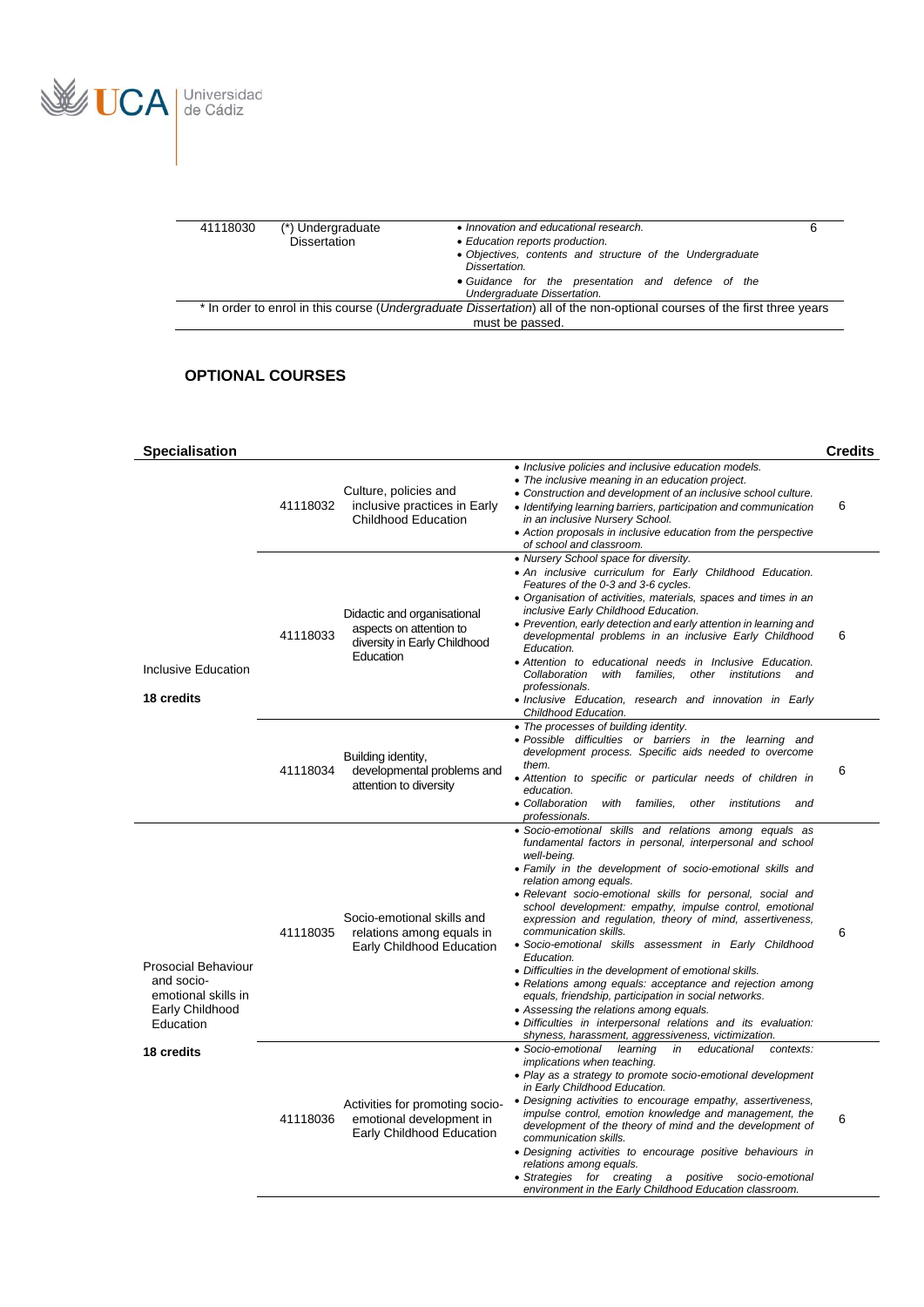

|                                                                        |                   |                                                                                                           | • Analysis of teaching programs for socio-emotional skills in<br>Early Childhood Education.<br>• Conceptualisation of Emotional Intelligence (EI). Cognitive,                                                                                                                                                                                                                                                                                                                                                                                                                                                                                                                                                                                                                                                                                                                                                                                                                                                                                                                                                                                                                                                                                                                                                           |   |
|------------------------------------------------------------------------|-------------------|-----------------------------------------------------------------------------------------------------------|-------------------------------------------------------------------------------------------------------------------------------------------------------------------------------------------------------------------------------------------------------------------------------------------------------------------------------------------------------------------------------------------------------------------------------------------------------------------------------------------------------------------------------------------------------------------------------------------------------------------------------------------------------------------------------------------------------------------------------------------------------------------------------------------------------------------------------------------------------------------------------------------------------------------------------------------------------------------------------------------------------------------------------------------------------------------------------------------------------------------------------------------------------------------------------------------------------------------------------------------------------------------------------------------------------------------------|---|
|                                                                        | 41118037          | Teacher's emotional<br>intelligence and efficient<br>communication in Early<br><b>Childhood Education</b> | psychoevolutionary and psychosocial aspects involved in the<br>development of EI and communication skills.<br>• Assessing emotional intelligence.<br>• Emotional intelligence and communication when teaching<br>children.<br>• Intervention programmes and projects for the development of<br>the teacher's EI and communication.<br>· Development of an intervention programme for EI and                                                                                                                                                                                                                                                                                                                                                                                                                                                                                                                                                                                                                                                                                                                                                                                                                                                                                                                             | 6 |
|                                                                        | 411180xx<br>38/48 | Didactics of foreign language<br>in Early Childhood<br>Education (English/French)                         | communication in early childhood.<br>· Foreign Language (FL) syllabus in Early Childhood<br>Education<br>• FL teaching in Early Childhood Education.<br>• FL communicative competence in the Early Childhood<br>Education classroom.                                                                                                                                                                                                                                                                                                                                                                                                                                                                                                                                                                                                                                                                                                                                                                                                                                                                                                                                                                                                                                                                                    | 6 |
|                                                                        |                   | 41118039 Children's oral tradition                                                                        | • Oral tradition: delimitation and concept.<br>• The function of oral tradition in Early Childhood Education.<br>• The children's oral tradition songbook.<br>• The narrative of children's oral tradition.                                                                                                                                                                                                                                                                                                                                                                                                                                                                                                                                                                                                                                                                                                                                                                                                                                                                                                                                                                                                                                                                                                             | 6 |
| Linguistic and<br><b>Literary Education</b><br>18 credits              | 41118040          | Prevention of language<br>disabilities in Early<br><b>Childhood Education</b>                             | • Oral language: Difficulties in the process of acquisition and<br>development.<br>• Reading and writing from a psychological perspective.<br>• Psychological models of the evolutionary process of reader<br>learning.<br>• Contributions to the constructivist approach.<br>• Metalinguistic knowledge and reader learning.<br>• Students at risk in reader learning.<br>• Prevention strategies derived from the constructivist model.<br>• Strategies for the development of metalinguistic knowledge.<br>• "Direct instruction" strategies in written language.                                                                                                                                                                                                                                                                                                                                                                                                                                                                                                                                                                                                                                                                                                                                                    | 6 |
|                                                                        | 41118041          | Education through plastic arts<br>games                                                                   | • General approaches to the planning of plastic games<br>(specification of rules, number of players, plastic techniques<br>and necessary tools). Reading images. Previous creative<br>activities, using the association between images and words.<br>• Playful aspects of two-dimensional plastic expression. Basic<br>concepts on the elements of the plastic alphabet and the<br>possibility to subvert their stereotyped use. Creative<br>exercises using two-dimensional techniques, especially<br>collage and prints.<br>• Introduction to three-dimensional plastic expression and<br>related concepts of the plastic alphabet. Revisit ion of<br>techniques used in modern art (ready-mades, performances,<br>etc). Didactic experiences and workshops developed in<br>museums and contemporary art centres. Approach to<br>creative exercises.                                                                                                                                                                                                                                                                                                                                                                                                                                                                  | 6 |
| Education through<br>movement, plastic<br>arts and music<br>18 credits | 41118042          | Development of syllabus<br>through music games and<br>children's songs                                    | • Fundamentals of music education in Early Childhood<br>Education. Music as an interdisciplinary and globalising tool.<br>Musical aptitudes.<br>• Music and brain processing. Psychological factors for an<br>adequate planning of musical education in early childhood.<br>Basic lines for didactic application. Methodological principles:<br>creativity development, play, globalisation.<br>• Developing auditory perception. Bases for the active musical<br>hearing in Early Childhood Education.<br>• Voice development. The song, a globalising element in<br>musical education. Methodology in the teaching-learning<br>process of songs in Early Childhood Education.<br>• From natural body movement to musical rhythm. Rhythm in<br>language. Our body, first musical instrument. Sonorous<br>objects and instruments crafted by children. The use of<br>musical instruments in Early Childhood Education.<br>• Early stimulation in music. Contributions to Willems method.<br>Musical-instrumental methods from Japan: Suzuki and<br>Yamaha.<br>· Curriculum development in Early Childhood Education<br>through music. Repertoire of musical games and songs for<br>skill acquisition. Exemplification and creation of globalised<br>lesson plans through music and its application in the<br>classroom. | 6 |
|                                                                        | 41118043          | Treatment of mobility within<br>the syllabus of Early<br><b>Childhood Education</b>                       | • Deepening in motor stimulation techniques in the first cycle<br>of Early Childhood Education.                                                                                                                                                                                                                                                                                                                                                                                                                                                                                                                                                                                                                                                                                                                                                                                                                                                                                                                                                                                                                                                                                                                                                                                                                         | 6 |